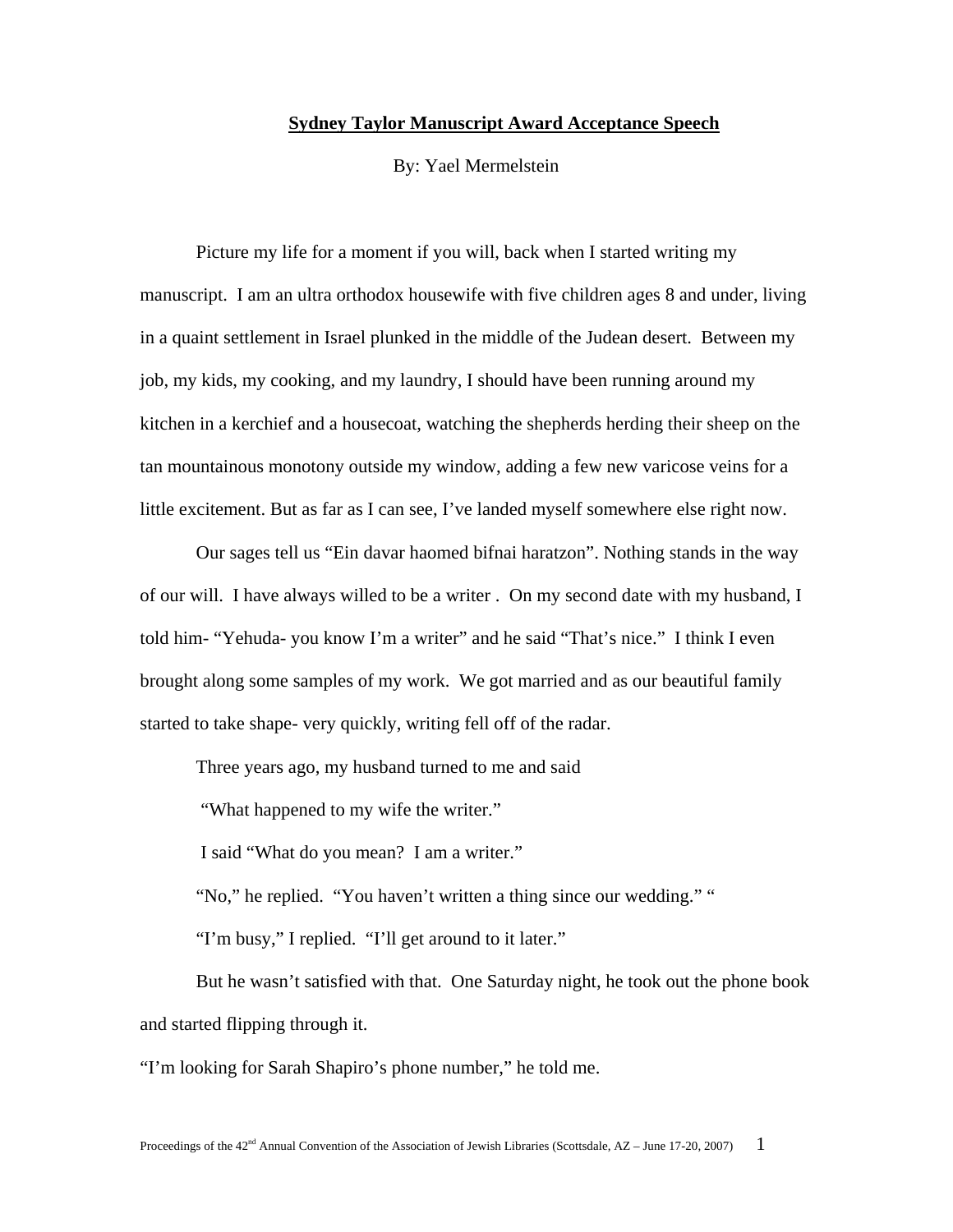Sarah Shapiro, my husband knew, is my favorite orthodox writer, the daughter of writer Norman Cousins. My husband put the phone to my ear.

"It's ringing," he said. "Tell her that you want to be a writer." I had no choice. When she picked up the phone I was like -

" Hi! I want to be a writer, can you help me!" And she was so gracious.

That week I started writing again, and within a few months I was publishing articles regularly.

But I wanted to write a book. When I heard about the Sydney Taylor Manuscript Award, I knew that this was something I had to try. But being as I was busy with children from 7 in the morning until 9 at night, and then I had to meet all of regular deadlines and tend to my newborn baby, I knew that I had to do something drastic to get there. I printed out a calendar, penciling in a word count that had to be met every day over the course of many months. I left myself a couple of months at the end for revisions, each day detailing exactly how many pages needed revision. Then I rigidly enslaved myself to that calendar. Through all of the ups and downs of running a large household, and all of the varied medical and emotional issues of my brood, I stuck to that schedule like an old wad of gum on the bottom of a school desk.

When my manuscript was at 35,000 words, I went to a local Israeli SCBWI event, led by the wonderful Anna Levine, author of Running on Eggs and Jodie's First Dig. I asked Anna if she would mind looking over a couple of chapters for me, and she graciously accepted. She called me a few days later, and the gist of the conversation went something like this: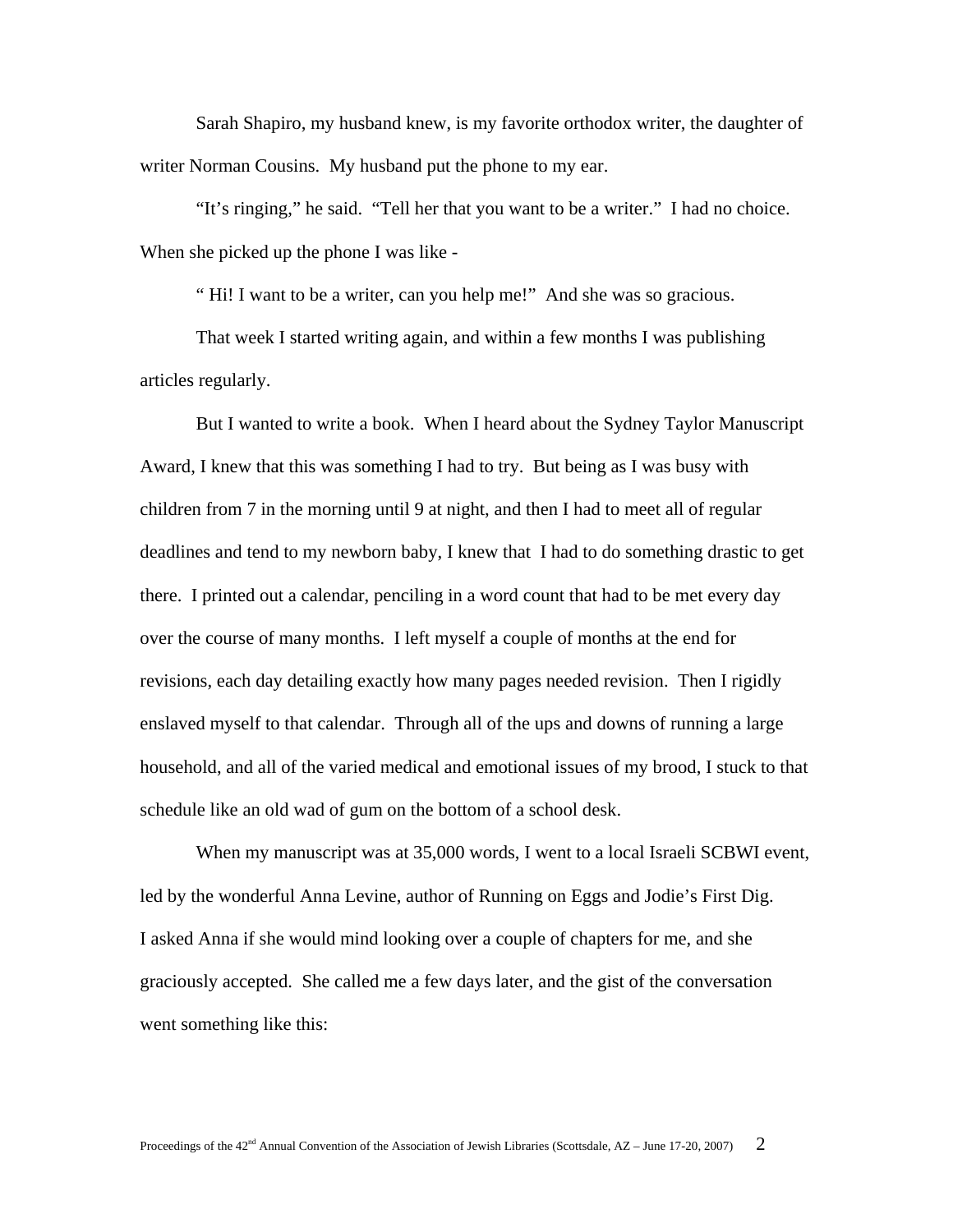"Bbjjjjjj lot of talent, bjjjjjjgreat voice, characters, dialogue, wonderful bjjjjjjj but what does your character want bjjj" between all of the static I think I finally realized that Anna was telling me "Yael, your story has no plot."

So I sat on that for a day, and then two days, watching my neatly penciled calendar disintegrate, along with my dream of finishing my plotless novel. There were less than three months left until the contest, and I had basically been advised to dump the whole thing and start again.

My parents were visiting at the time, and with their encouragement, I started thinking. What did my character want? And then I had it. My protagonist, Randi, grappled with the spiritual and emotional challenges of having a handicapped brother. But it hit me like a nutcracker that what my main character really wanted was to get rid of her brother, institutionalize him, and have a normal family. And all of a sudden, my book was called "Getting Rid of Jeremy," and everything fell into place.

In getting rid of Jeremy, Randi, an unafilliated Jew, meets up with Shifra, an ultra orthodox Jew. It seems that their only commonality is that they both have disabled siblings. Together, they learn to respect each others similarities and differences, and as Randi begins to understand that her brother's seemingly imperfect body houses a beautiful and perfect soul, she comes to terms with his shortcomings, as well as her own.

As someone who volunteered with disabled children for many years, I came to this understanding myself, and wanted very much to give this over in my novel. One summer I played mommy to a group of little boys with Down's Syndrome in sleepaway camp, and Jeremy is essentially a composite of a few of those children. I also wanted a book that would give others a taste of the beauty of the Jewish religion, fostered by my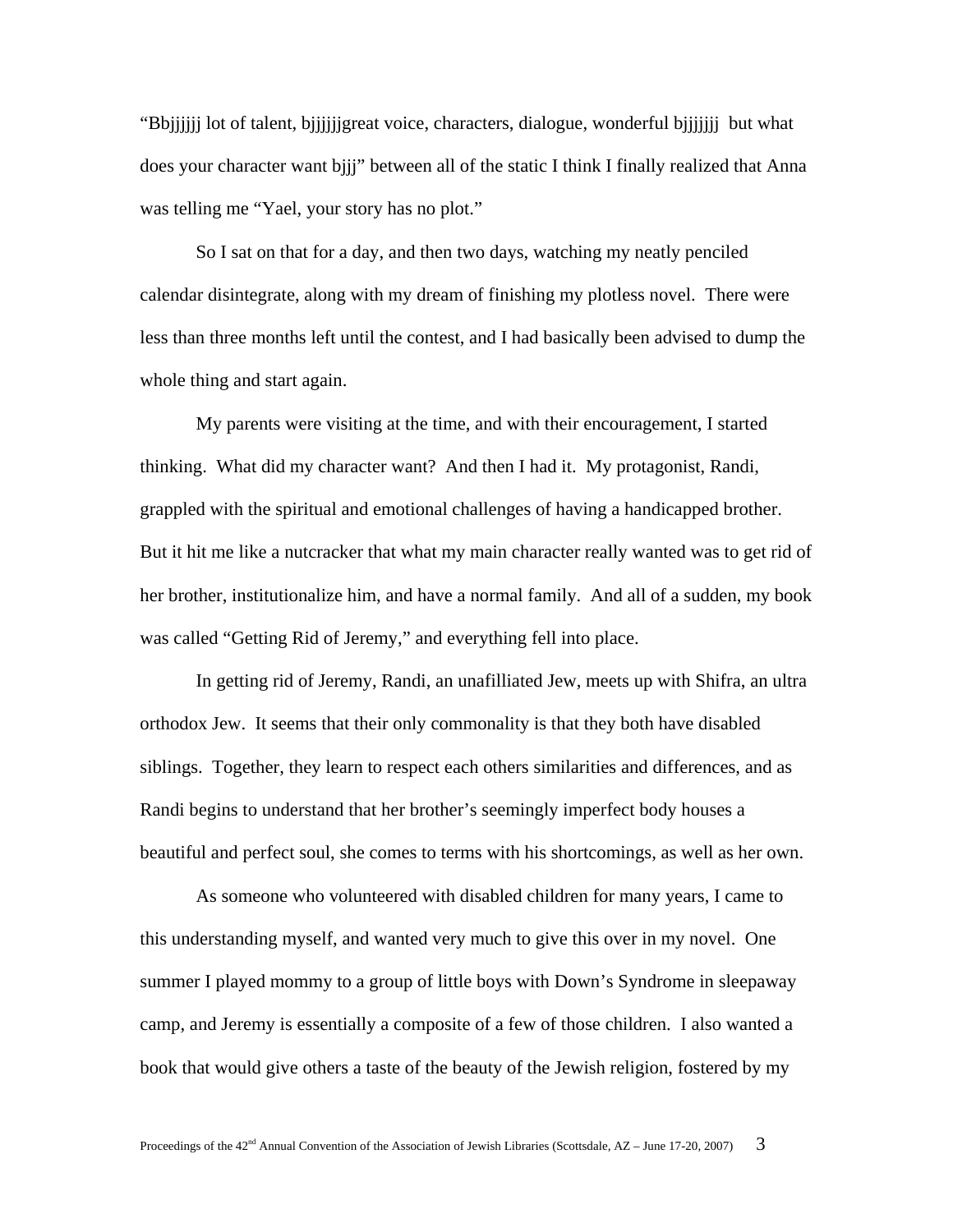own great love of Judaism. Thank G-d, I managed to finish the book in the final stretch, and then I had to wait.

All contestants were supposed to be notified by April 15. I remember walking down the street with a friend to get my mail, as the mail in Beitar comes to a central location, not to my home. My friend knew that I was anxious about the contest, but as it was April 15, I figured it was all over. I remember saying to her- "You know, It's April 15." And she lovingly put her arm on mine and said "Don't worry Yael- you don't make enough money to pay taxes."

The next morning I woke up to Aileen Grossberg's e-mail. My heart was drumming so hard- I called up my husband at work and said "I won!" he said "No!" I said "Yes!" he said "No!" I said "Yes!" and he said "No!" until he finally realized I was telling the truth, went out and bought me a pizza and came home to celebrate.

This award has already changed my life. I have gained confidence in my writing abilities that only this type of recognition can accomplish. I have a picture book that has been accepted by Hachai publications with the working title "The Car With a Smile" and a few other picture books and a middle grade novel that have garnered interest as well. I have received requests for the winning manuscript as well, but for the time being I would like to revise and polish the manuscript and then send it out further. I need to make another calendar!

Thank you so much to Aileen Grossberg and the Sydney Taylor Manuscript committee for selecting my manuscript, and to the family of my absolutely favorite childhood author, Sydney Taylor, who bestowed this honor in her memory.